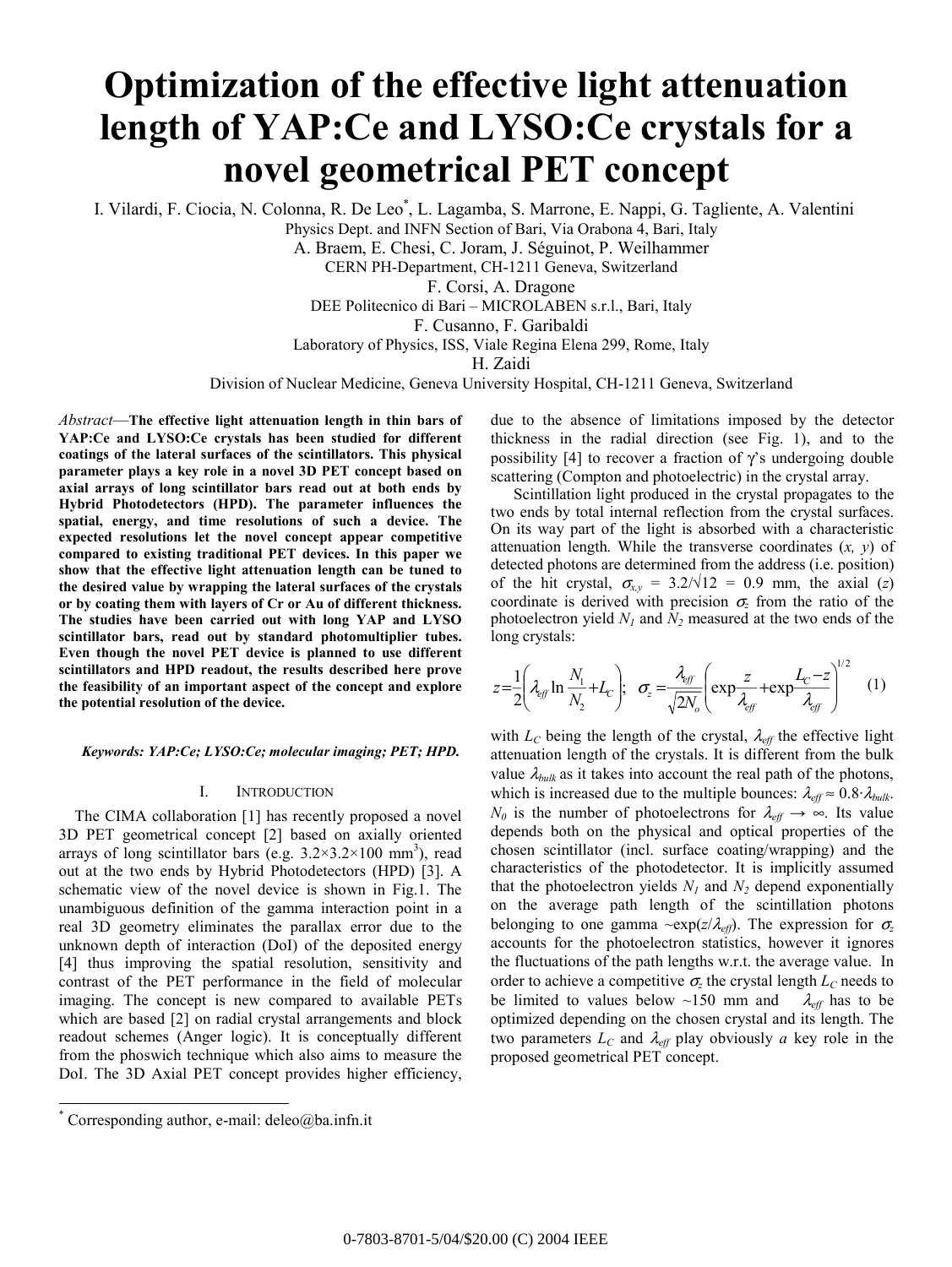

Fig.1. The novel 3D axial PET concept. Matrices of axially displaced long crystals are read out on both sides by HPDs.

 In this paper we present an experimental study to optimize the effective crystal light attenuation length, λ*eff*, for a set of polished YAP:Ce scintillators of dimensions 3.2 x 3.2 x 100 mm<sup>3</sup> produced by Preciosa Crytur Co at Turnov, Czech Republic, and for a few samples of polished LYSO:Ce of equal size, produced by Photonic Materials, Scotland. We have measured the  $\lambda_{\text{eff}}$  parameter in polished and wrapped crystals by means of 511 keV  $\gamma$  rays emitted from a <sup>22</sup>Na source.

 Techniques to modify the reflectivity of the crystal by wrapping, coating or roughing its surface, have been described in the literature (see e.g. Ref. 5). We show here that, by coating the lateral surfaces of the crystals with layers of evaporated Cu or Au of various thicknesses, it is possible to tune  $\lambda_{\text{eff}}$  to achieve a value which leads to optimized spatial, energy, and time resolutions.

 A simulation with a custom developed photo tracking code [2] has been used to extrapolate the present study to other crystal lengths and to other scintillators, such as  $LaBr<sub>3</sub>$  and LSO having both high photofraction and light yield, and hence appear more suited for PET devices. Experimental studies with these crystals are in progress.

## II. EXPERIMENTAL SETUP AND RESULTS

## *A. Experimental apparatus*

 We have carried out the experimental studies with YAP and LYSO crystals of dimensions  $3.2 \times 3.2 \times 100$  mm<sup>3</sup>. The thickness of the crystal has been chosen to obtain an excellent transverse spatial resolution and are matched to the pixel size of the HPDs that will be used in the final project [2,3]. A set-up has been built (Fig. 2), which allows measuring crystal energy linearity and attenuation lengths. The crystal under test is read out by two photodetectors and is placed on a platform remotely



Fig. 2. Schematic setup used to measure effective attenuation lengths. For energy linearity measurements a similar setup has been used with the  $BaF<sub>2</sub>$ detector and its associated electronics removed.

movable by a step motor. For the present study H3164-10 PMTs with borosilicate windows have been used as photodetectors, while the HPD of the final project will be equipped with a thin sapphire window. This leads to almost perfect refractive index matching and therefore minimizes transmission losses at the crystal/detector interface.

 To measure the effective attenuation lengths, a point-like <sup>22</sup>Na source sealed in plastic has been used. One of the two resulting 511 keV γ-rays is detected by the crystal that is placed in coincidence with a  $BaF<sub>2</sub>$  detector placed on one side of the linear stage at a fixed position with respect to the γ-source. To measure energy linearity, a similar setup has been used employing various radioactive sources as  ${}^{88}Y, {}^{60}Co, {}^{137}Cs, {}^{22}Na,$ and  $^{241}$ Am. In these measurements, the BaF<sub>2</sub> detector and its associated electronics has been removed. Each radioactive source is encapsulated in a lead shield with a small hole in the center and displaced from the tested YAP or LYSO crystal in order to illuminate a 2 mm wide slide of its lateral surface. Conventional NIM electronics has been used. The data acquisition has been restricted to coincident timing signals from the *crystal-left*, *crystal-right* and BaF<sub>2</sub> PMTs. Timing signals were formed by employing constant fraction discriminators (CFD). A scheme of the electronics used is included in Fig. 2.

#### *B. Energy linearity*

 Energy spectra for polished YAP and LYSO scintillator exposed to 511 keV  $\gamma$ -ray impinging at the center of the crystal lateral surface are shown in Fig. 3. The shown spectra have been obtained by summing the ADC signals of the left and right crystal PMTs. The positions of the photoelectric peaks in the ADC spectra for this and the other explored sources, plotted in Fig. 4 versus the  $\gamma$ -ray energy, show a very linear behaviour. The non-linearity coefficient, defined as [6]:

$$
\sigma_{nl} = \sqrt{\frac{1}{N} \sum_{i=1}^{N} \left( \frac{Q(E_i)}{Q^{\left(137 \text{ } CS\right)}} - \frac{E_i}{661 \text{ } .6} \right)}
$$
(2)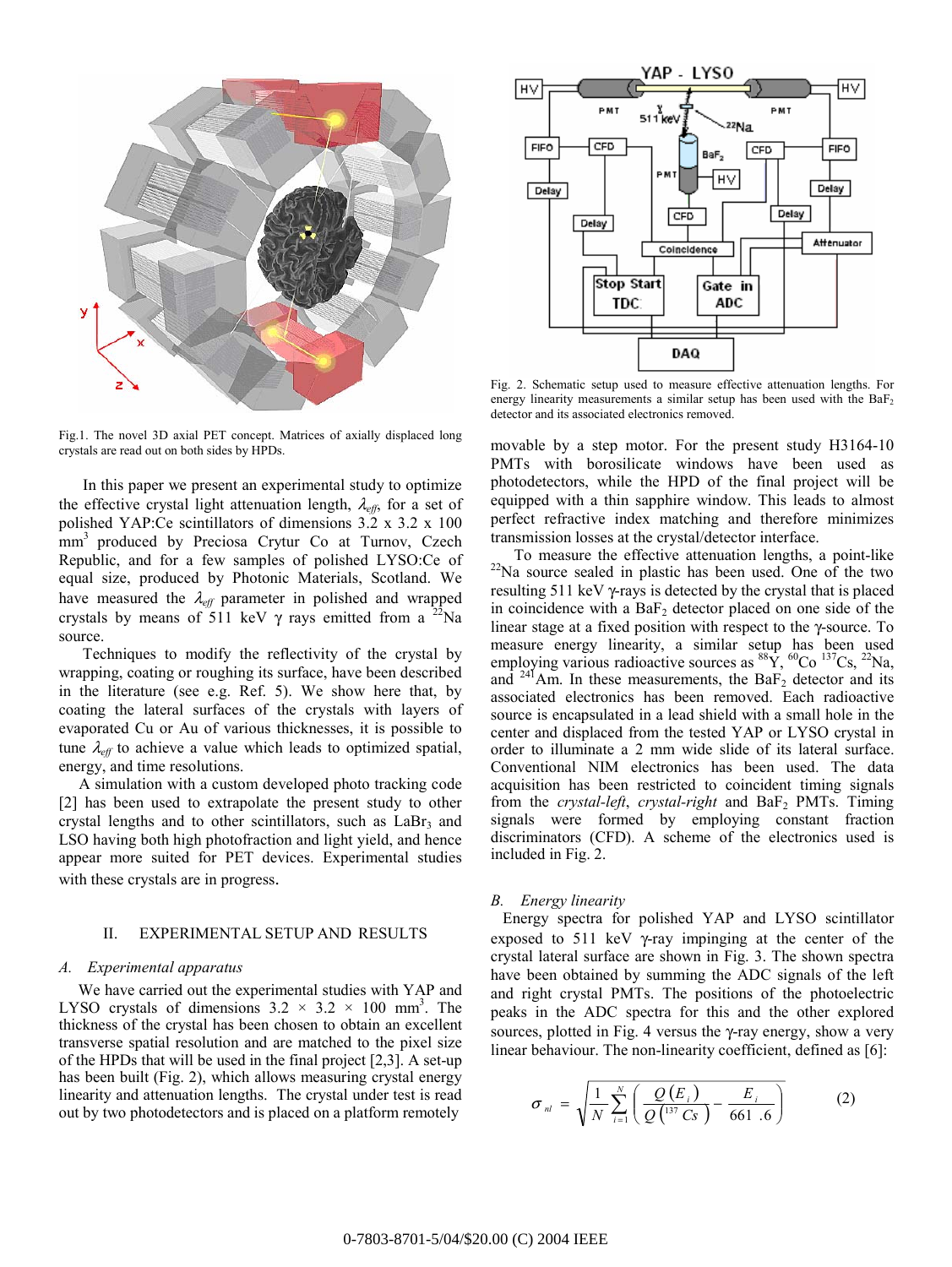and summed over the seven investigated energies results to be:  $\sigma_{nl}(YAP) = 0.0125$ ,  $\sigma_{nl}(LYSO) = 0.054$ .

These values are very low compared to those in Ref. 6, even if obtained in a different energy range.



Fig. 3. Energy spectra for polished YAP (left panel) and LYSO (right panel) scintillators exposed to 511 keV γ-ray impinging at the center of the crystal lateral surface. The spectra have been obtained by summing the crystal left and right ADC signals.



Fig. 4. Energy linearity for YAP (left panel) and LYSO (right panel): the ADC position of the photoelectric peaks for spectra as those in Fig. 3, are plotted versus the γ-ray energy (from 60 keV to 1.8 MeV). The line in each panel represents a linear fit to the data.



Fig. 5. Bidimensional spectrum (ADC left versus ADC right) for a  $3.2x3.2x100$  mm<sup>3</sup> polished LYSO crystal exposed to 511 keV  $\gamma$ -rays at the center (*z*=5 cm) of its lateral.

# *C. Measurement of the effective light attenuation length* λ*eff*

The signal amplitudes measured at left and right ends of the crystal bar, are highly correlated. Fig. 5 illustrates this for a polished YAP scintillator exposed to 511 keV γ-rays impinging in the middle  $(z=5 \text{ cm})$  of the crystal bar. The central spot in the figure corresponds to the photopeak. In Fig. 6 we plot he charge *Q* of the photopeak as obtained from the left ADC spectrum scanning polished YAP and LYSO crystals in the *z*-range from 1 to 9 cm, in steps of 1 cm. The linear



Fig. 6. The signal amplitude (log scale) measured at one end of the bar (here left) versus the z-position of the 511 keV photons for a polished YAP and LYSO crystal. The analysis is based on the photopeak only.

behaviour in log scale means that one exponential  $(Q_0 \exp(-\epsilon))$  $z/\lambda_{\text{eff}}$ ) is sufficient to reproduce the PMTs pulse heights measured by moving the source along the crystal length.

The average effective attenuation length evaluated on a set of sixteen polished YAP crystals results to be  $\lambda_{\text{eff}}$  = 20.8±0.8 cm. This value is higher than that reported in the literature [2] and, as we discuss below, would lead to a reduced resolution of our *z*-reconstruction method. For a set of three polished LYSO crystals an even higher value,  $\lambda_{\text{eff}}$  = 42±0.6 cm, has been obtained.

In Fig. 7 we summarize the results of the same *z*-scans with YAP crystal bars where the lateral surfaces have been coated or wrapped. The experimental data show that also the behaviour of coated or wrapped crystals is well reproduced by one exponential.



Fig. 7. Pulse height of the photopeak centroids as delivered by a H3164-10 Photomultiplier for 511 keV γ-rays impinging laterally on a 10 cm long YAP crystal at different *z*-positions. The different coatings of the crystal lateral surfaces are indicated in the right panel. The lines on the experimental points are exponential fits to the data. The resulting light attenuation lengths  $\lambda_{\text{eff}}$  are reported in the plot's legend. The extrapolation of the fits to z=0 gives a rough estimate of  $N_0/2$  (see Eq. 1). The  $N_0$  parameter is obviously also affected by the surface properties of the crystals.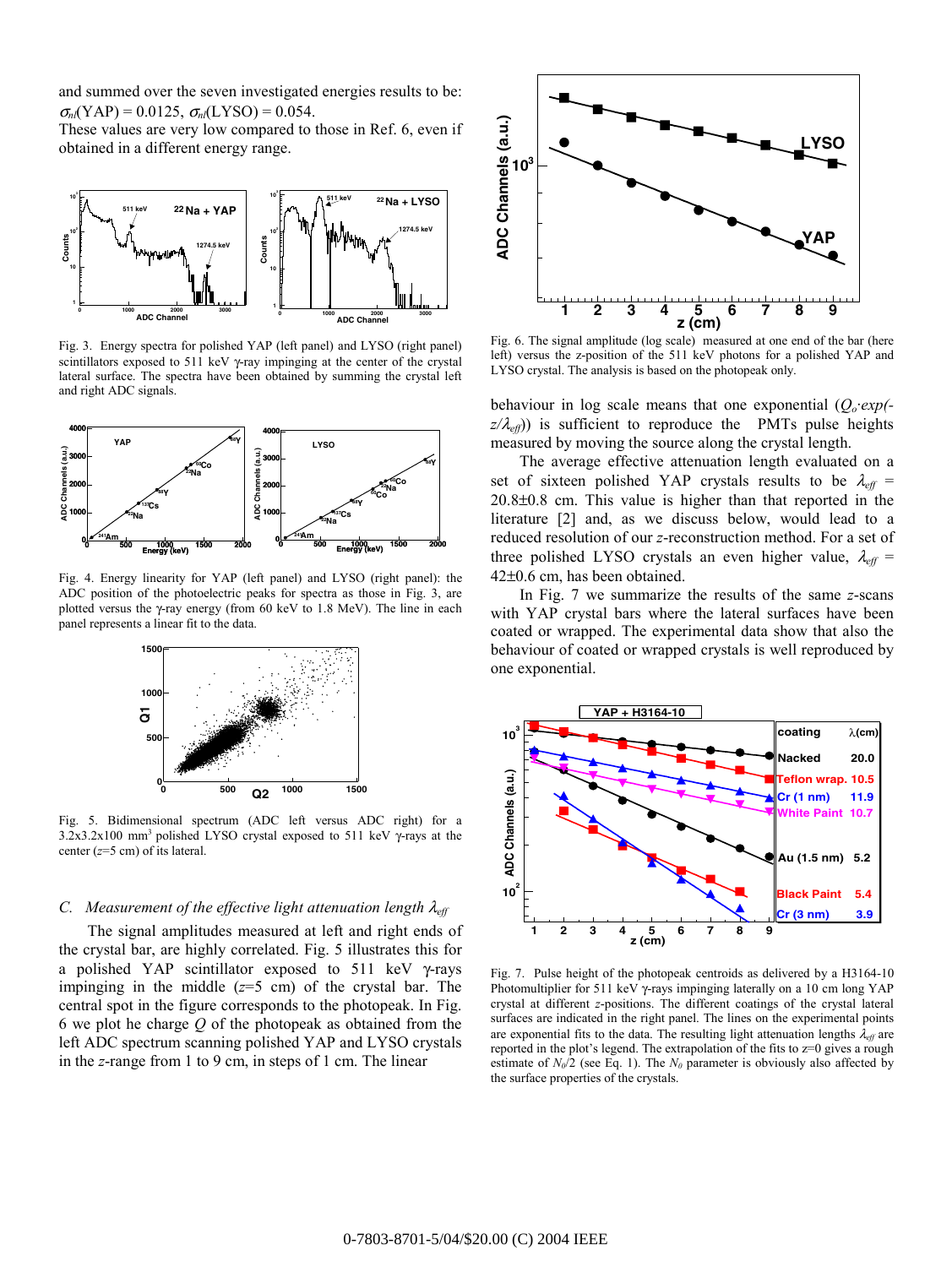The resulting light attenuation lengths  $\lambda_{\text{eff}}$  are reported in the right panel of Fig. 7. The investigated coatings result in  $\lambda_{\text{eff}}$ values in the range 3.9 to 11.9 cm, compared to 20.0 cm for the polished uncoated YAP crystal.

Although each of the coatings can effectively reduce  $\lambda_{eff}$ , only the Teflon wrapping is able to practically halve it and to maintain at the same time a high light yield. The metallic evaporation method has the advantage to allow tuning  $\lambda_{\text{eff}}$  to a desired value by changing the coating thickness.

The effectiveness of Teflon in reducing the photon attenuation length has also been proved for LYSO crystals. The effect of other coatings has not been tested on LYSO because currently only few crystal samples are available. Presumably the effects are the same as for YAP.

 We remark that the extrapolations of the data in Fig.7 to  $z=0$  (which correspond to  $N_0/2$ ) show that the light collection efficiency is strongly dependant on the coating.

#### *D. Reconstruction of the z-coordinate*

 The *z*-coordinate of the photon impact point is derived from the ratio of signals at the left and right bar ends using Eq. 1. Fig. 8 shows the mean value of the reconstructed *z*coordinate for photo-peak events, plotted as a function of the



Fig. 8. The reconstructed scintillation positions (points) versus the effective ones for a polished YAP (left side) and LYSO (right side) crystal. The reconstruction is restricted to photopeak events. The continuous lines are linear fits to the data.



Fig. 9. The uncertainties in detecting a reconstructed scintillation point (standard deviations of the gaussians obtained in the reconstruction method) versus the effective *z*-position for YAP (left side) and LYSO (right side), polished (top panels) and Teflon wrapped crystals. Same abscissa scales in left and right panels, different in top and bottom panels.

true *z*-coordinate. These measurements result from averaging over many events, such that the statistical error of the mean value becomes negligible (smaller than the marker size in the figure). The left figure is for a polished uncoated YAP and the right one for a LYSO crystal. The data are very well described by a linear fit, proving the validity of the applied reconstruction method. A small deviation from linearity is observed towards the bar ends. Similar results have been obtained for coated and wrapped crystals. The non-linearity at the ends is slightly enhanced for the shorter  $\lambda_{\text{eff}}$  values.

 The resolution in *z*-reconstruction for individual 511 keV photons is shown in Fig. 9, both for YAP and LYSO crystals, in polished and coated/wrapped condition. The upper two figures show the *z*-resolution for uncoated crystals. Values of  $\sigma$ <sub>z</sub> = 0.8 and 1.45 cm are found for YAP and LYSO, respectively, essentially constant along the crystal length. The two lower plots show a significantly improved resolution when the crystals are wrapped with Teflon tape:  $\sigma = 0.6$  and 1.0 cm. However the resolution degrades towards the ends of the crystals.

#### *E. Precision of z-reconstruction and energy measurement*

 To achieve optimum performance both in energy and *z*reconstruction resolution, the crystal has to provide both high light yield and an adequate short effective absorption length. These two requirements are to a certain extent contradictory and therefore a good compromise needs to be found.

The energy resolution  $\sigma_F/E$  has been derived from the photopeak of the sum spectra  $Q_R+Q_L$ , with a <sup>22</sup>Na source positioned at the centre of the crystal (*z*=5 cm). The two plots



Fig. 10. The  $\sigma_F/E$  energy resolutions (top panels), the  $\sigma_z$  position resolutions (central panels), and the  $\sigma_t$  time resolutions (bottom panels) measured for scintillation in the crystal center (*z*=5 cm) for YAP (left side) and LYSO (right side) crystals at different λ*eff* values.